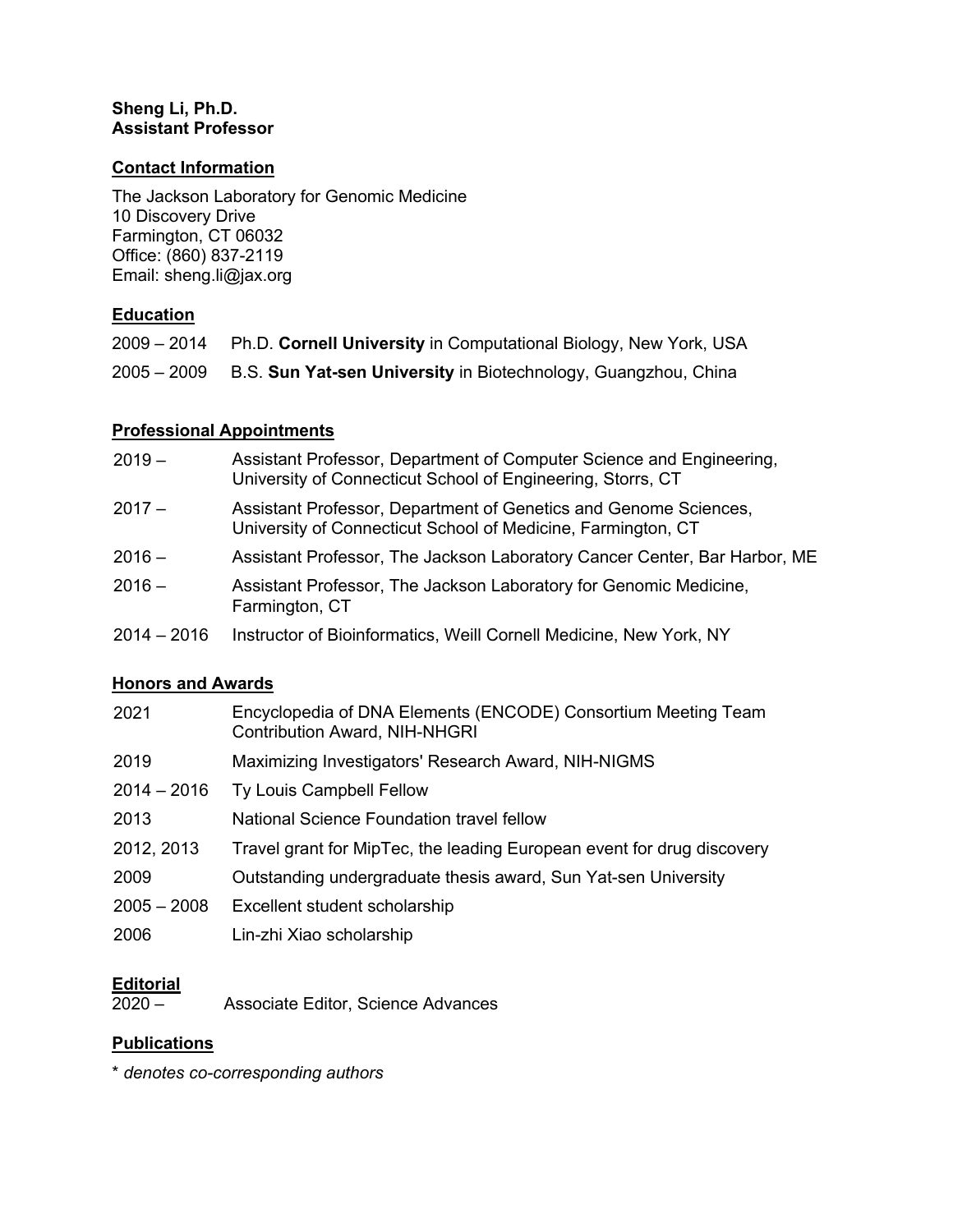#### † *denotes co-first authors*

- 1. Chen X, Ashoor H, Musich R, Wang J, Zhang M, Zhang C, Lu M, **Li S**. 2021. *epihet* for intratumoral epigenetic heterogeneity analysis and visualization. Sci Rep. 11(1):376. doi: 10.1038/s41598-020-79627-x. PMID: 33432081.
- 2. Li S<sup>\*,†</sup>, Chen X<sup>†</sup>, Wang J, Meydan C, Glass JL, Shih AH, Delwel R, Levine RL, Mason CE, Melnick AM\*. 2020. Somatic mutations drive specific, but reversible epigenetic heterogeneity states in AML. Cancer Discov. 10(12):1934-1949. doi: 10.1158/2159- 8290.CD-19-0897. PMID: 32938585.
- 3. Rosikiewicz W**†** , Chen X**†** , Dominguez PM, Ghamlouch H, Aoufouchi S, Bernard OA, Melnick A\*, **Li S**\*. 2020. TET2 deficiency reprograms the germinal center B cell epigenome and silences genes linked to lymphomagenesis. Sci Adv. 6(25). PMCID: PMC7299612.
- 4. Ashoor H, Chen X, Rosikiewicz W, Wang J, Cheng A, Wang P, Ruan Y, **Li S**. 2020. Graph embedding and unsupervised learning predict genomic sub-compartments from HiC chromatin interaction data. Nat Commun. 3;11(1):1173. PMCID: PMC7054322.
- 5. Lee B, Wang J, Cai L, Kim M, Namburi S, Tjong H, Feng Y, Wang P, Tang Z, Abbas A, Wei CL\*, Ruan Y\*, **Li S\***. 2020. ChIA-PIPE: A fully automated pipeline for comprehensive ChIA-PET data analysis and visualization. Sci Adv. 6(28):eaay2078. PMCID: PMC7439456.
- 6. Zhao Y, Pan Z, Namburi S, Pattison A, Posner A, Balachander S, Paisie CA, Reddi HV, Rueter J, Gill AJ, Fox S, Raghav KPS, Flynn WF, Tothill RW\*, **Li S\***, Karuturi RKM\*, George J\*. 2020. CUP-AI-Dx: A tool for inferring cancer tissue of origin and molecular subtype using RNA geneexpression data and artificial intelligence. EBioMedicine. 8;61:103030. PMCID: PMC7553237. *Publication was highlighted as the best paper of oncology in Commentary 2020: A year to remember* (doi: 10.1016/j.ebiom.2020.103185)
- 7. Li P, Lu M, Shi J, Gong Z, Hua L, Li Q, Lim B, Zhang XH, Chen X, **Li S**, Shultz LD, Ren G. 2020. Lung mesenchymal cells elicit lipid storage in neutrophils that fuel breast cancer lung metastasis. Nat Immunol. 21(11):1444-1455. PMCID: PMC7584447.
- 8. Karlebach G, Hansen P, Veiga DF, Steinhaus R, Danis D, **Li S**, Anczukow O, Robinson PN. 2020. HBA-DEALS: accurate and simultaneous identification of differential expression and splicing using hierarchical Bayesian analysis. Genome Biol. 21(1):171. PMCID: PMC7358203.
- 9. Du M, Jillette N, Zhu JJ, **Li S**, Cheng AW. CRISPR artificial splicing factors. 2020. Nat Commun. 12;11(1):2973. PMCID: PMC7293279.
- 10. Zhang Z, Zhou C, Li X, Barnes SD, Deng S, Hoover E, Chen CC, Lee YS, Zhang Y, Wang C, Metang LA, Wu C, Tirado CR, Johnson NA, Wongvipat J, Navrazhina K, Cao Z, Choi D, Huang CH, Linton E, Chen X, Liang Y, Mason CE, de Stanchina E, Abida W, Lujambio A, **Li S**, Lowe SW, Mendell JT, Malladi VS, Sawyers CL, Mu P. 2020. Loss of CHD1 Promotes Heterogeneous Mechanisms of Resistance to AR-Targeted Therapy via Chromatin Dysregulation. Cancer Cell. 13;37(4):584-598. PMCID: PMC7292228.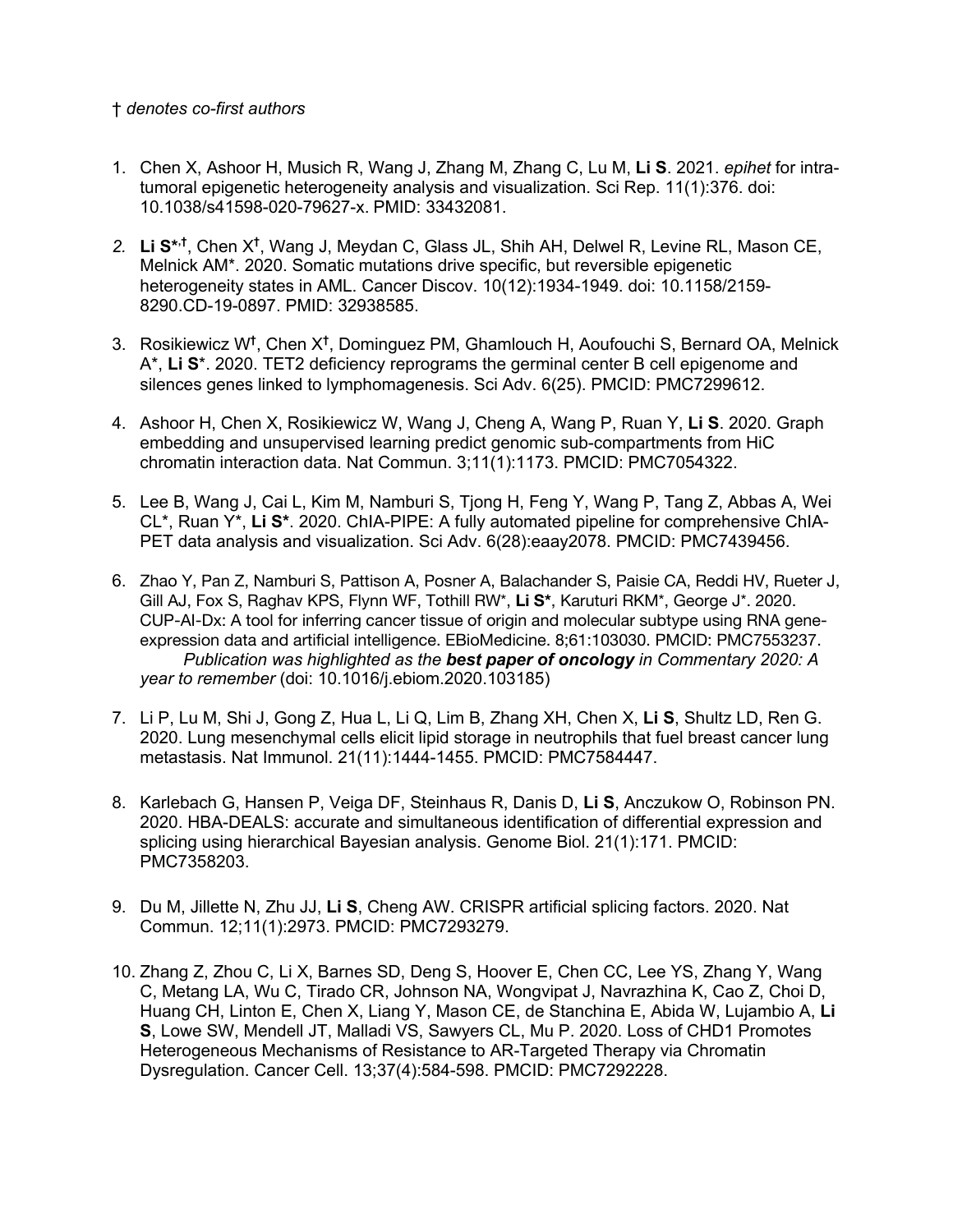- 11. Parsa S, Ortega-Molina A, Ying HY, Jiang M, Teater M, Wang J, Zhao C, Reznik E, Pasion JP, Kuo D, Mohan P, Wang S, Camarillo JM, Thomas PM, Jain N, Garcia-Bermudez J, Cho BK, Tam W, Kelleher NL, Socci N, Dogan A, De Stanchina E, Ciriello G, Green M.R., **Li S**, Birsoy K, Melnick AM, Wendel HG. 2020. The serine hydroxymethyltransferase-2 (SHMT2) initiates lymphoma development through epigenetic tumor suppressor silencing. Nat Cancer*.* **1,** 653–664. https://doi.org/10.1038/s43018-020-0080-0
- 12. Malkani S, Chin CR, Cekanaviciute E, Mortreux M, Okinula H, Tarbier M, Schreurs AS, Shirazi-Fard Y, Tahimic CGT, Rodriguez DN, Sexton BS, Butler D, Verma A, Bezdan D, Durmaz C, MacKay M, Melnick A, Meydan C, **Li S**, Garrett-Bakelman F, Fromm B, Afshinnekoo E, Langhorst BW, Dimalanta ET, Cheng-Campbell M, Blaber E, Schisler JC, Vanderburg C, Friedländer MR, McDonald JT, Costes SV, Rutkove S, Grabham P, Mason CE, Beheshti A. 2020. Circulating miRNA Spaceflight Signature Reveals Targets for Countermeasure Development. Cell Rep. 8;33(10):108448. doi: 10.1016/j.celrep.2020.108448. PMID: 33242410.
- 13. Tong L, Wu PY, Phan JH, Hassazadeh HR, Hones WD, Shi L, Fischer M, Mason CE, **Li S**, et al., 2020. Impact of RNA-seq data analysis algorithms on gene expression estimation and downstream prediction. Sci Rep. 10(1):17925. PMCID: PMC7578822.
- 14. Taghbalout A, Du M, Jillette N, Rosikiewicz W, Rath A, Heinen CD, **Li S**, Cheng AW. 2019. Enhanced CRISPR-based DNA demethylation by Casilio-ME-mediated RNA-guided coupling of methylcytosin oxidation and DNA repair pathways. Nat Commun. 20;10(1):4296. PMCID: PMC6754513.
- 15. Dominguez PM, Ghamlouch H, Rosikiewicz W, Kumar P, Béguelin W, Fontán L, Rivas MA, Pawlikowska P, Armand M, Mouly E, Torres-Martin M, Doane AS, Calvo Fernandez MT, Durant M, Della-Valle V, Teater M, Cimmino L, Droin N, Tadros S, Motanagh S, Shih AH, Rubin MA, Tam W, Aifantis I, Levine RL, Elemento O, Inghirami G, Green MR, Figueroa ME, Bernard OA\*, Aoufouchi S\*, **Li S\***, Shaknovich R\*, Melnick AM\*. 2018. TET2 Deficiency Causes Germinal Center Hyperplasia, Impairs Plasma Cell Differentiation, and Promotes Bcell Lymphomagenesis. Cancer Discov. 8(12):1632-1653. PMCID: PMC6279514.
- 16. Rutherford SC, Fachel AA, **Li S**, Sawh S, Muley A, Ishii J, Saxena A, Dominguez PM, Caldas Lopes E, Agirre X, Chambwe N, Correa F, Jiang Y, Richards KL, Betel D, Shaknovich R. 2018. Extracellular vesicles in DLBCL provide abundant clues to aberrant transcriptional programming and genomic alterations. Blood. 132(7):e13-e23. PMCID: PMC6265635.
- 17. Zuo WL, Shenoy SA, **Li S**, O'Beirne SL, Strulovici-Barel Y, Leopold PL, Wang G, Staudt MR, Walters MS, Mason C, Kaner RJ, Mezey JG, Crystal RG. 2018. Ontogeny and Biology of Human Small Airway Epithelial Club Cells. Am J Respir Crit Care. 1;198(11):1375-1388. PMCID: PMC6290945.
- 18. Hassan C, Afshinnekoo E, **Li S**, Wu S, Mason CE. 2017. Genetic and epigenetic heterogeneity and the impact on cancer relapse. Exp Hematol. 54:26-30. Review. PMCID: PMC5651672.
- 19. Kleppe M, Spitzer MH, **Li S**, Hill CE, Dong L, Papalexi E, De Groote S, Bowman RL, Keller M, Koppikar P, Rapaport FT, Teruya-Feldstein J, Gandara J, Mason CE, Nolan GP, Levine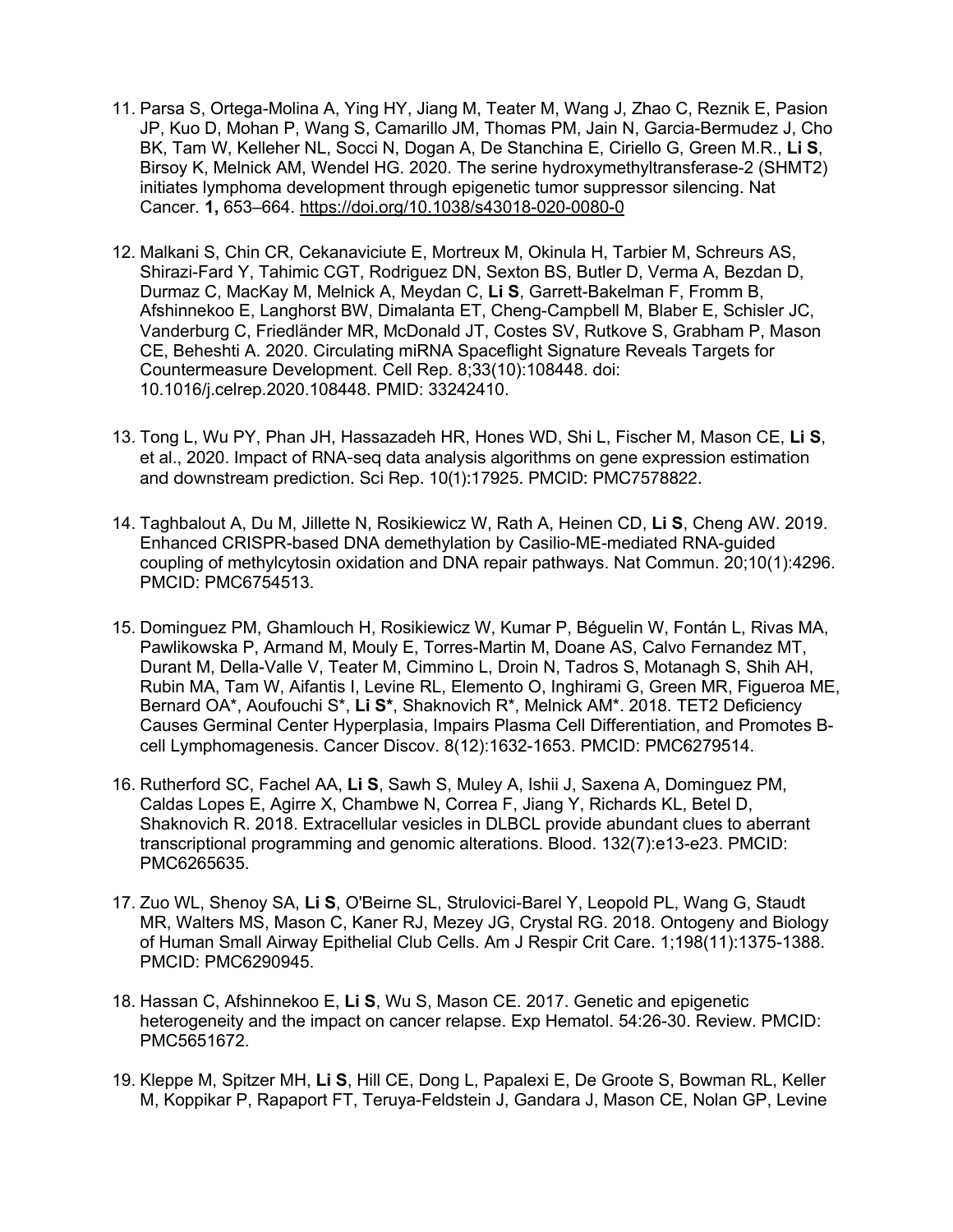RL. 2017. Jak1 Integrates Cytokine Sensing to Regulate Hematopoietic Stem Cell Function and Stress Hematopoiesis. Cell Stem Cell. 21(4):489-501. PMCID: PMC5847260.

- 20. **Li S†** , Garrett-Bakelman FE† , Chung SS, Sanders MA, Hricik T, Rapaport F, Patel J, Dillon R, Vijay P, Brown AL, Perl AE, Cannon J, Bullinger L, Luger S, Becker M, Lewis ID, To LB, Delwel R, Löwenberg B, Döhner H, Döhner K, Guzman ML, Hassane DC, Roboz GJ, Grimwade D, Valk PJ, D'Andrea RJ, Carroll M, Park CY, Neuberg D, Levine R, Melnick AM, Mason CE. 2016. Distinct evolution and dynamics of epigenetic and genetic heterogeneity in acute myeloid leukemia. Nat Med. 22(7):792-9. PMCID: PMC4938719.
- 21. Teng M, Love MI, Davis CA, Djebali S, Dobin A, Graveley BR, **Li S**, Mason CE, Olson S, Pervouchine D, Sloan CA, Wei X, Zhan L, Irizarry RA. 2016. A benchmark for RNA-seq quantification pipelines. Genome Biol. 17:74. PMCID: PMC4842274.
- 22. Li S<sup>t</sup>, Łabaj PP<sup>†</sup>, Zumbo P<sup>†</sup>, Sykacek P, Shi W, Shi L, Phan J, Wu PY, Wang M, Wang C, Thierry-Mieg D, Thierry-Mieg J, Kreil DP, Mason CE. 2014. Detecting and correcting systematic variation in large-scale RNA sequencing data. Nat Biotechnol. 32(9):888-95. PMCID: PMC4160374.

 *Publication 20-22 were highlighted as the cover of Nature Biotechnology 2014 September issue.*

- 23. **Li S†** , Tighe SW† , Nicolet CM, Grove D, Levy S, Farmerie W, Viale A, Wright C, Schweitzer PA, Gao Y, Kim D, Boland J, Hicks B, Kim R, Chhangawala S, Jafari N, Raghavachari N, Gandara J, Garcia-Reyero N, Hendrickson C, Roberson D, Rosenfeld J, Smith T, Underwood JG, Wang M, Zumbo P, Baldwin DA, Grills GS, Mason CE. 2014. Multi-platform assessment of transcriptome profiling using RNA-seq in the ABRF next-generation sequencing study. Nat Biotechnol. 32(9):915-925. PMCID: PMC4167418.
- 24. Su Z† , Łabaj P† , **Li S†** , et al., 2014. A comprehensive assessment of RNA-seq accuracy, reproducibility and information content by the Sequencing Quality Control Consortium. Nat Biotechnol. 32(9):903-14. PMCID: PMC4321899.
- 25. **Li S**, Garrett-Bakelman F, Perl AE, Luger SM, Zhang C, To BL, Lewis ID, Brown AL, D'Andrea RJ, Ross ME, Levine R, Carroll M, Melnick A, Mason CE. 2014. Dynamic evolution of clonal epialleles revealed by methclone. Genome Biol. 15(9):472. PMCID: PMC4242486.
- 26. Munro SA, Lund SP, Pine PS, Binder H, Clevert DA, Conesa A, Dopazo J, Fasold M, Hochreiter S, Hong H, Jafari N, Kreil DP, Łabaj PP, **Li S**, Liao Y, Lin SM, Meehan J, Mason CE, Santoyo-Lopez J, Setterquist RA, Shi L, Shi W, Smyth GK, Stralis-Pavese N, Su Z, Tong W, Wang C, Wang J, Xu J, Ye Z, Yang Y, Yu Y, Salit M. 2014. Assessing technical performance in differential gene expression experiments with external spike-in RNA control ratio mixtures. Nat Commun. 5:5125. PMID: 25254650.
- 27. Ricarte-Filho JC† , **Li S†** , Garcia-Rendueles ME, Montero-Conde C, Voza F, Knauf JA, Heguy A, Viale A, Bogdanova T, Thomas GA, Mason CE, Fagin JA. 2013. Identification of kinase fusion oncogenes in post-Chernobyl radiation-induced thyroid cancers. J Clin Invest. 123(11):4935-44. PMCID: PMC3809792.
- 28. **Li S**, Garrett-Bakelman FE, Akalin A, Zumbo P, Levine R, To BL, Lewis ID, Brown AL, D'Andrea RJ, Melnick A, Mason CE. 2013. An optimized algorithm for detecting and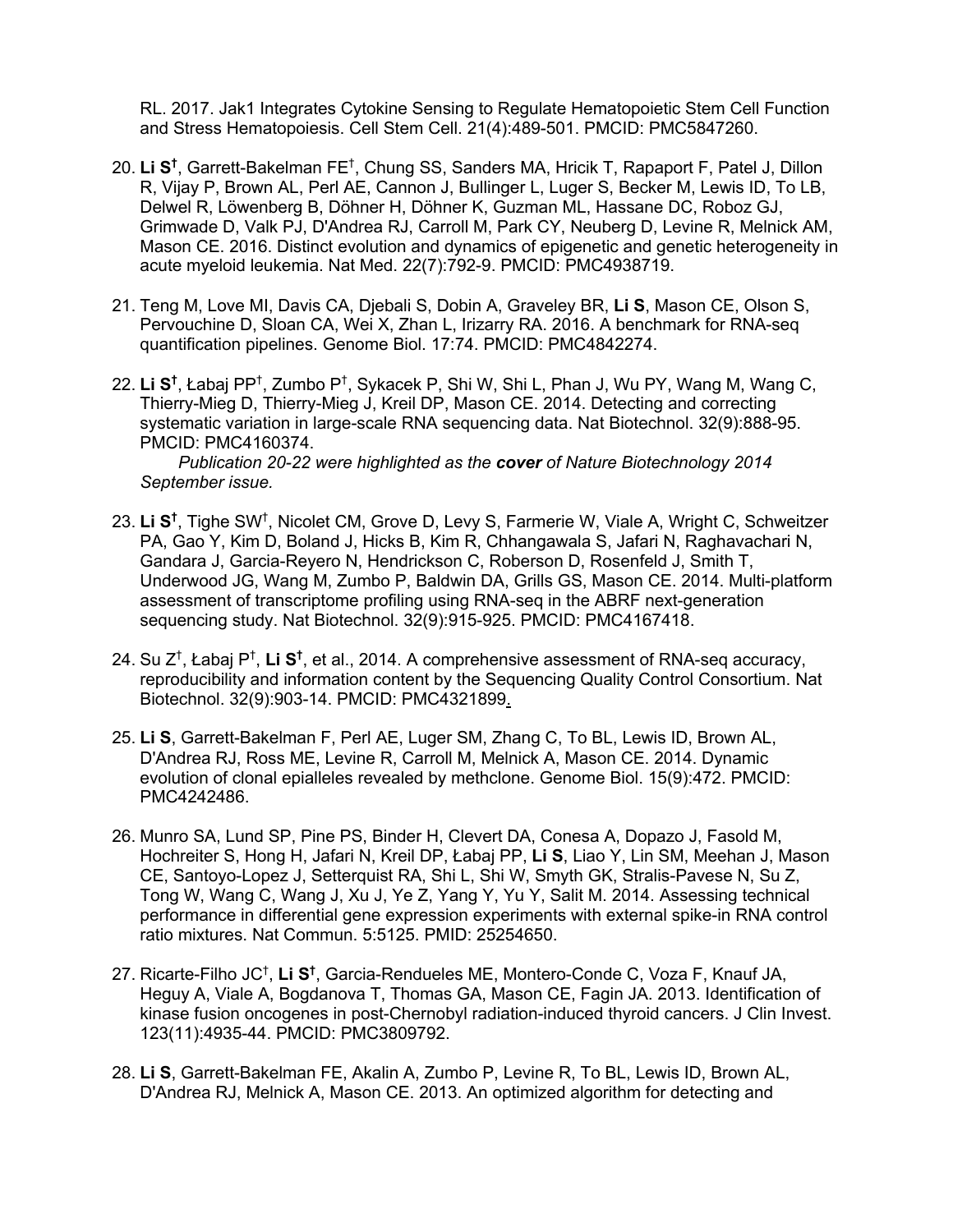annotating regional differential methylation. BMC Bioinformatics. 14 Suppl 5:S10. PMCID: PMC3622633.

- 29. Pipes L<sup>†</sup>, **Li S<sup>†</sup>, Bozinoski M<sup>†</sup>, Palermo R, Peng X, Blood P, Kelly S, Weiss JM, Thierry-Mieg** J, Thierry-Mieg D, Zumbo P, Chen R, Schroth GP, Mason CE, Katze MG. 2013. The nonhuman primate reference transcriptome resource (NHPRTR) for comparative functional genomics. Nucleic Acids Res. 41(Database issue):D906-14. PMCID: PMC3531109.
- 30. Meyer JA, Wang J, Hogan LE, Yang JJ, Dandekar S, Patel JP, Tang Z, Zumbo P, **Li S**, Zavadil J, Levine RL, Cardozo T, Hunger SP, Raetz EA, Evans WE, Morrison DJ, Mason CE, Carroll WL. 2013. Relapse-specific mutations in NT5C2 in childhood acute lymphoblastic leukemia. Nat Genet. 45(3):290-4. PMCID: PMC3681285
- 31. Engström PG, Steijger T, Sipos B, Grant GR, Kahles A; RGASP Consortium, Alioto T, Behr J, Bertone P, Bohnert R, Campagna D, Davis CA, Dobin A, Engström PG, Gingeras TR, Goldman N, Grant GR, Guigó R, Harrow J, Hubbard TJ, Jean G, Kahles A, Kosarev P, **Li S**, et al.,. 2013. Systematic evaluation of spliced alignment programs for RNA-seq data. Nat Methods. 10(12):1185-91. PMCID: PMC4018468.
- 32. Abdel-Wahab O, Gao J, Adli M, Dey A, Trimarchi T, Chung YR, Kuscu C, Hricik T, Ndiaye-Lobry D, Lafave LM, Koche R, Shih AH, Guryanova OA, Kim E, **Li S**, Pandey S, Shin JY, Telis L, Liu J, Bhatt PK, Monette S, Zhao X, Mason CE, Park CY, Bernstein BE, Aifantis I, Levine RL. 2013. Deletion of Asxl1 results in myelodysplasia and severe developmental defects in vivo. J Exp Med. 18;210(12):2641-59. PMCID: PMC3832937.
- 33. Akalin A, Kormaksson M, **Li S**, Garrett-Bakelman FE, Figueroa ME, Melnick A, Mason CE. 2012. methylKit: a comprehensive R package for the analysis of genome-wide DNA methylation profiles. Genome Biol. 13(10):R87. PMCID: PMC3491415.
- *34.* Zuo WL† , **Li S†** , Huang JH, Yang DL, Zhang G, Chen SL, Ruan YC, Ye KN, Cheng CH, Zhou WL. 2011. Sodium coupled bicarbonate influx regulates intracellular and apical pH in cultured rat caput epididymal epithelium. PLoS One. 6(8):e22283. PMCID: PMC3159570.
- 35. Zuo WL, Du JY, Huang JH, **Li S**, Zhang G, Chen SL, Ruan YC, Cheng CH, Zhou WL. 2011. Tyrosine phosphorylation modulates store-operated calcium entry in cultured rat epididymal basal cells. J Cell Physiol. 226(4):1069-73. PMID: 20857412.
- 36. Zuo WL, Huang JH, Shan JJ, **Li S**, Wong PY, Zhou WL. Functional studies of acid transporter in cultured rat epididymal cell. 2010. Fertil Steril. 93(8):2744-9. PMID: 20362281
- 37. Du JY, Zuo WL, Ruan YC, Yang ZH, Chen MH, Chen SL, **Li S**, Wu ZL, Xiang H, Zhou WL. 2009. Stimulating effects of dopamine on chloride transport across the rat caudal epididymal epithelium in culture. Biol Reprod. 80(1):13-23. PMID: 18784353.

## **Review and Opinions**

1. Somarelli JA, Gardner H, Cannataro VL, Gunady EF, Boddy AM, Johnson NA, Fisk JN, Gaffney SG, Chuang JH, **Li S**, Ciccarelli FD, Panchenko AR, Megquier K, Kumar S, Dornburg A, DeGregori J, Townsend JP. 2020. Molecular Biology and Evolution of Cancer: From Discovery to Action. Mol Biol Evol. 1;37(2):320-326. PMCID: PMC6993850.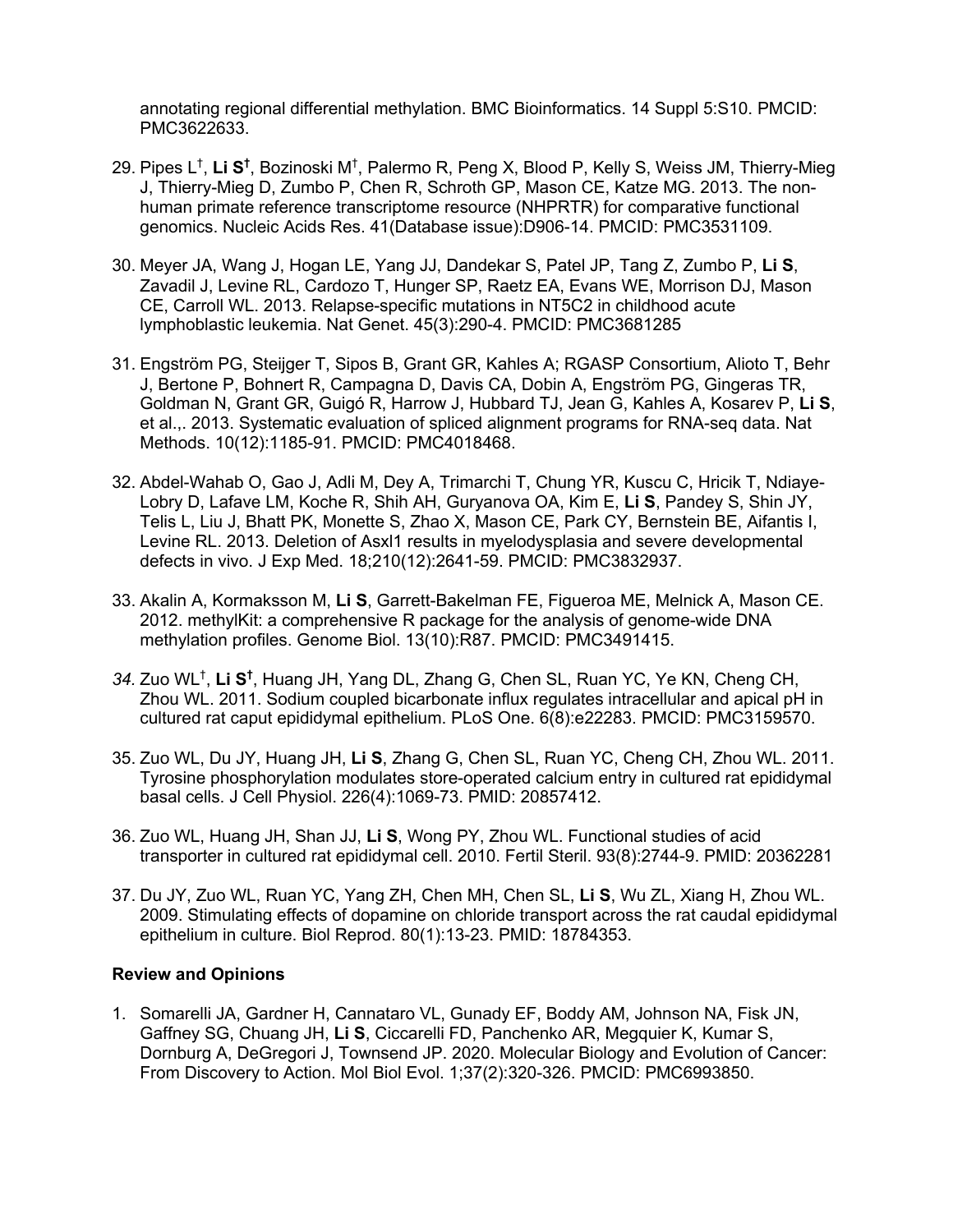- 2. **Li S**, Mason CE, Melnick A. Genetic and epigenetic heterogeneity in acute myeloid leukemia. 2016. Curr Opin Genet Dev. 36:100-6. Review. PMCID: PMC4903929.
- 3. Vijay P, McIntyre AB, Mason CE, Greenfield JP, **Li S**. 2016. Clinical Genomics: Challenges and Opportunities. Crit Rev Eukaryot Gene Expr. 26(2):97-113. Review. PMCID: PMC5470591.
- 4. **Li S** and Mason CE. 2014. The pivotal regulatory landscape of RNA modifications. Annual Review of Genomics and Human Genetics. 15:127-150. PubMed PMID: 24898039.

## **Software**

- 1. **methylkit**: A comprehensive R package for the analysis of genome-wide DNA methylation and epigenetic sequencing profiles. (http://code.google.com/p/methylkit/)
- 2. **edmr**: A R package for comprehensive DMR analysis based on bimodal normal distribution model and cost function for regional methylation analysis optimization. (https://github.com/ShengLi/edmr)
- 3. **methclone**: A C++ program for epigenetic clonal shift analysis using bisulfite conversion sequencing data. (https://code.google.com/p/methclone/)
- 4. **R-make**: A distributed analysis pipeline that processes RNA sequencing reads. (http://physiology.med.cornell.edu/faculty/mason/lab/r-make/index.html)
- 5. **Epihet**: A Bioconductor R package to assess intra-tumor epigenetic heterogeneity burden. (http://bioconductor.org/packages/devel/bioc/html/epihet.html)
- 6. **SCI**: A python package to detect 3D genome sub-compartments from HiC data. (https://github.com/TheJacksonLaboratory/sci and https://github.com/TheJacksonLaboratory/sci-DNN)
- 7. **ChIA-PIPE**: A ENCODE ChIA-PET data pipeline for comprehensive analysis and visualization. (https://github.com/TheJacksonLaboratory/chia\_pipe)
- 8. **CUP-AI-Dx**: a deep-learning tool to infer a tumor's primary tissue of origin from its transcriptional signature for cancer of unknown primary. (https://github.com/TheJacksonLaboratory/CUP-AI-Dx)

## **Invited & Selected Talks**

#### **International**

- 1. "Somatic mutations drive specific, but reversible epigenetic heterogeneity states in AML" (2020), American Association for Cancer Research Annual Meeting, San Diego, CA, USA.
- 2. "Computationally decoding the blueprints of tumor cells for immune escape" (2019), Xi'an Jiaotong University, Xi'an, China.
- 3. "Beyond the genome decoding the cancer epigenome dynamics" (2018), Assisted Reproduction Technologies – long term perspectives, Krakow, Poland.
- 4. "CompartmentExplorer: an accurate method for genomic compartments prediction from 3D genome data" (2018), International Society for Computational Biology, Chicago, IL, USA.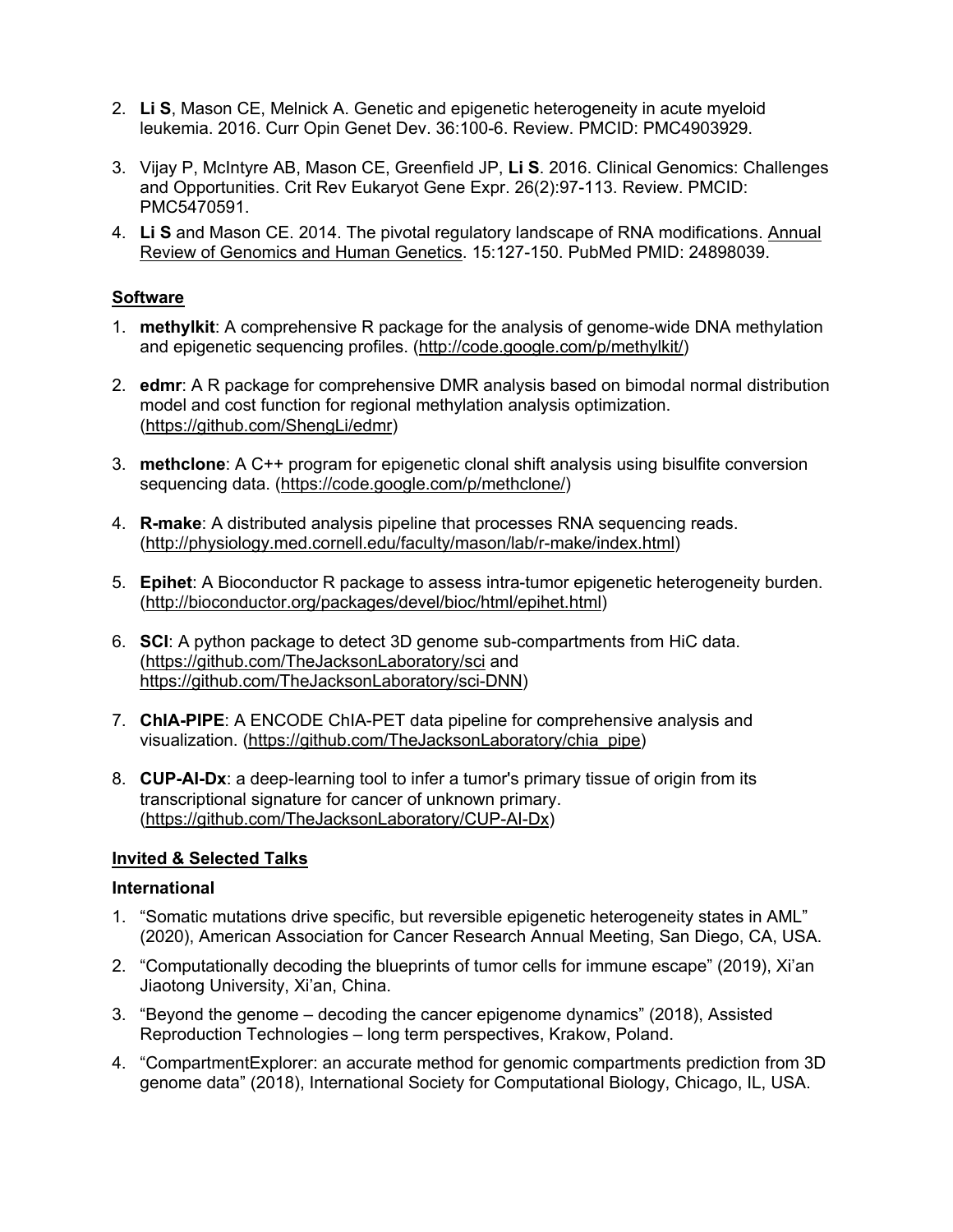- 5. "Disordered epigenetic regulation in acute myeloid leukemia" (2017), The American Society of Hematology Annual Meeting, Atlanta, GA, USA.
- 6. "Epigenome evolution in relapsed acute myeloid leukemia" (2016), American Association for Cancer Research Annual Meeting, New Orleans, LA, USA.
- 7. "Epigenome dynamics of cancer evolution" (2016), Ludwig Institute for Cancer Research, Oxford University, Oxford, UK.
- 8. "Leukemia epigenetic dynamics revealed through a novel algorithm and NGS technology" (2016), Institute of Genetics and Molecular Medicine, University of Edinburgh, Edinburgh, UK.
- 9. "Genetic and epigenetic tumor evolution in gliomatosis cerebri" (2015), Society for Neuro-Oncology Annual Meeting, San Antonio, TX, USA.
- 10. "Establishing clinical-grade RNA sequencing" (2015) Bio-IT World Conference & Expo, Boston, MA, USA.
- 11. "Detecting and correcting systematic variation in largescale RNA sequencing data" (2014), The 16th MAQC/SEQC Project Meeting by Fudan University and United States Food and Drug Administration, Shanghai, China.
- 12. "edmr: an optimized algorithm for detecting and annotating regional differential methylation" (2013), The 3th Annual Research in Computational Molecular Biology (RECOMB) satellite workshop on massively parallel sequencing, Beijing, China.
- 13. "RNA Sequencing data analysis framework by BAGET" (2011), Sequence Mapping and Assembly Assessment Project RGASP3 / DNGASP, Barcelona, Spain.

#### **National**

- 1. "Epigenetic evolution and heterogeneity in acute myeloid leukemia" (2020), The Jackson Laboratory 29<sup>th</sup> Annual Short Course on Experimental Models of Human Cancer, Bar Harbor, ME, USA.
- 2. "Somatic mutations drive specific, but reversible epigenetic heterogeneity states in AML", (2020), Pennsylvania State University, Hershey, PA, USA.
- 3. "Beyond the double helix: a tumor epigenome odyssey" (2020), Northwestern University, Chicago, IL, USA.
- 4. "Beyond the double helix: a tumor epigenome odyssey" (2019), City University of New York, New York, NY, USA.
- 5. "Beyond the double helix: a tumor epigenome odyssey" (2019), Society for Molecular Biology & Evolution Satellite Workshop on the Molecular Biology and Evolution of Cancer. Yale University, New Haven, CT, USA.
- 6. "Cancer DNA methylome heterogeneity and evolution" (2019), Weill Cornell Medicine, New York, NY, USA.
- 7. "Mining the big data from 1D epigenome to 3D genome" (2019), The Jackson Laboratory Annual Scientific Symposium, Bar Harbor, ME, USA.
- 8. "Beyond the genome deciphering the cancer DNA methylome dynamics" (2017), Workshop on 3D Genome Mapping Technology, Farmington, CT, USA.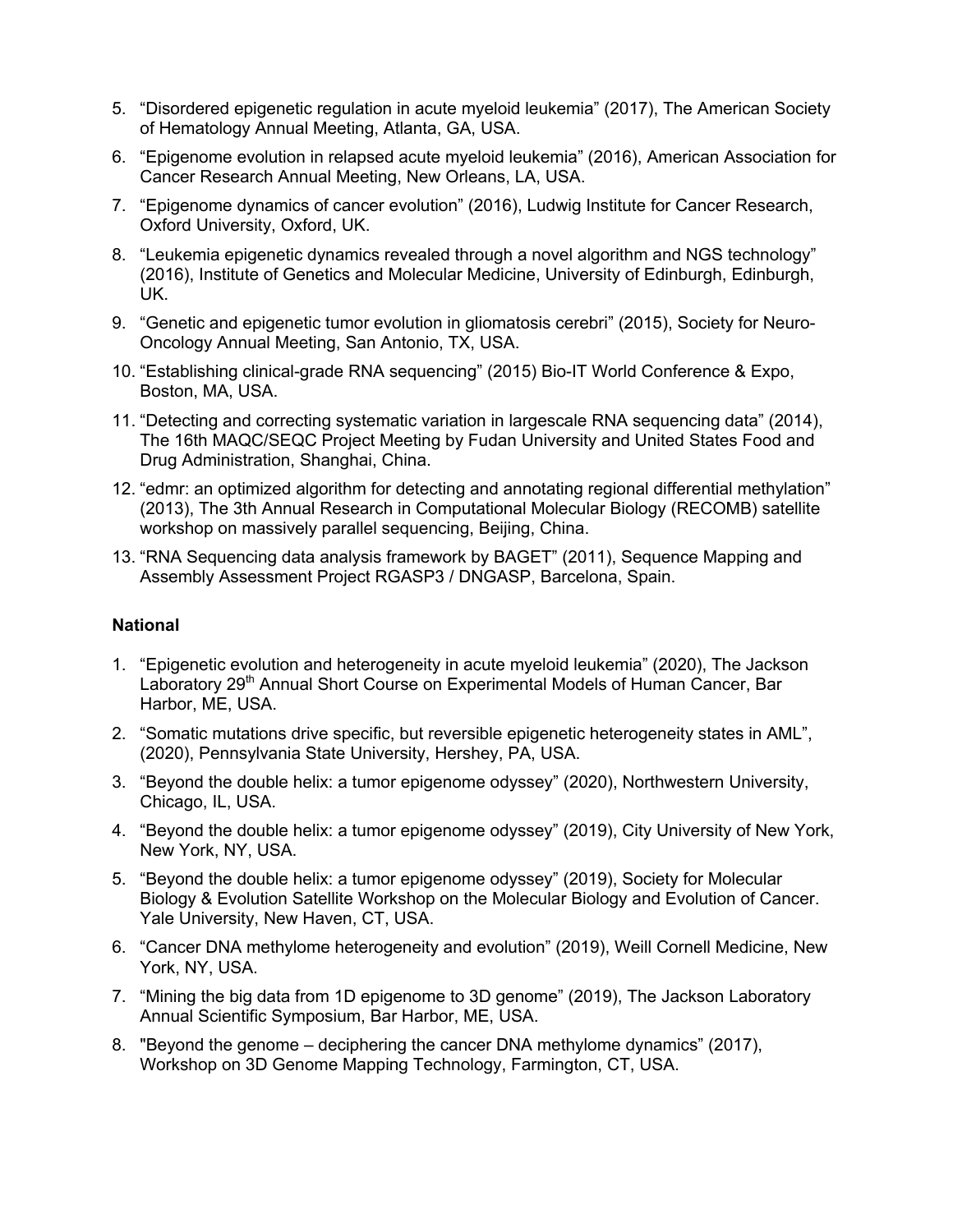- 9. "Genetic fuel for epigenetic heterogeneity in acute myeloid leukemia" (2017), The Jackson Laboratory Monthly Scientific Director's Forum, Farmington, CT, USA.
- 10. "Epigenetics of leukemic cells" (2017). Beth Israel Deaconess Medical Center/The Jackson Laboratory Immunotherapy Symposium, Boston, MA, USA.
- 11. "Epigenome dynamics of blood cancer" (2017), The Jackson Laboratory  $26<sup>th</sup>$  Annual Short Course on Experimental Models of Human Cancer, Bar Harbor, ME, USA.
- 12. "Beyond the genome decode the leukemia epigenome dynamics via a novel algorithm and high-throughput sequencing technology" (2017), NGS Tech & Applications Conference, Philadelphia, PA, USA.
- 13. "Deciphering the heterogeneous epigenome of acute myeloid leukemia" (2016), The New York Academy of Sciences, Epigenetics in Cancer: Translational Medicine Approaches, New York, NY, USA.
- 14. "Cancer epigenome dynamics revealed through a novel algorithm and next generation sequencing technology" (2016), Illumina, San Diego, CA, USA.
- 15. "Epigenome dynamics of cancer evolution" (2016), University of Florida, Gainesville, FL, USA.
- 16. "Cancer epigenome dynamics revealed through a novel algorithm and next generation sequencing technology" (2016), AbbVie, Chicago, IL, USA.
- 17. "Epigenome dynamics of cancer evolution" (2016), State University of New York Upstate, Syracuse, NY, USA.
- 18. "Cancer dynamics revealed through novel algorithms and next generation sequencing technology" (2016), Indiana University - Purdue University Indianapolis, Indianapolis, IN, USA.
- 19. "Epigenetic evolution in relapsed acute myeloid leukemia" (2015), NGS Data Analysis & Informatics Conference, San Diego, CA, USA.
- 20. "NGS normalization software comparison" (2015), Next Generation Sequencing (NGS) USA congress, Boston, MA, USA.
- 21. "The ABRF NGS study: A multi-platform assessment of transcriptome profiling by RNA-Seq" (2014), Genome Webinar Seminar Panelist.
- 22. "Epigenetic basis of acute myeloid leukemia relapse" (2014), Annual Conference of the Association of Biomolecular Resource Facilities, Albuquerque, NM, USA.
- 23. "Multi-platform and cross-methodological reproducibility of transcriptome profiling by RNAseq" (2013), Northeast Regional Life Sciences Core Directors Conference of Association of Biomolecular Resource Facilities, New York, NY, USA.

#### **Professional Experience**

1. *Ad Hoc* **Reviewer for Scientific Journals** *Cancer Discovery Blood Genome Biology Science Advances Nature Communications Bioinformatics*